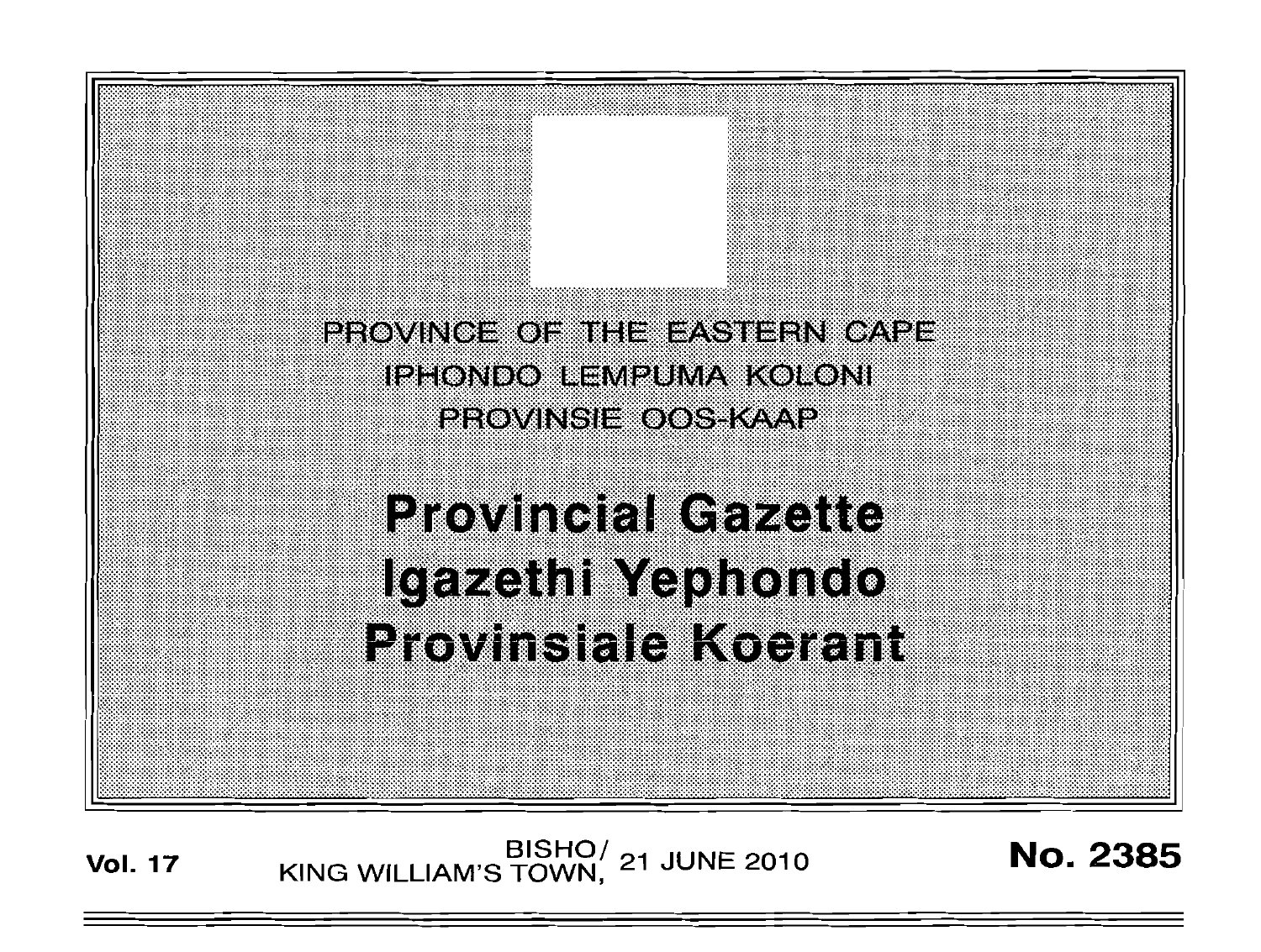## **IMPORTANT NOTICE**

**The Government Printing Works will not be held responsible for faxed documents not received due to errors on the fax machine or faxes received which are unclear or incomplete. Please be advised that an "OK" slip, received from a fax machine, will not be accepted as proof that documents were received by the GPW for printing. If documents are faxed to the GPW it will be the sender's responsibility to phone and confirm that the documents were received in good order.** 

**Furthermore the Government Printing Works will also not be held responsible for cancellations and amendments which have not been done on original documents received from clients.** 

## **CONTENTS • INHOUD**

| No. |                                                                                                                   | Page<br>No. | Gazette<br>No. |
|-----|-------------------------------------------------------------------------------------------------------------------|-------------|----------------|
|     | <b>GENERAL NOTICES</b>                                                                                            |             |                |
| 218 | Removal of Restrictions Act (84/1967): Ndlambe Municipality: Removal of title conditions: Erf 412, Kenton-on-Sea. | 3           | 2385           |
| 218 | Wet op Opheffing van Beperkings (84/1967): Ndlambe Munisipaliteit: Opheffing van titelvoorwaardes: Erf 412,       | з           | 2385           |
| 219 | Development Facilitation Act (67/1995): Establishment of a land development area: Erven 10800 and 10804, East     | 5           | 2385           |
| 220 | Townships Ordinance (33/1934): King Sabata Dalindyebo Municipality: Rezoning: Erf 2061, Umtata                    | 4           | 2385           |
|     | <b>LOCAL AUTHORITY NOTICE</b>                                                                                     |             |                |
| 86. | Local Government: Municipal Property Rates Act (6/2004): Nkonkobe Municipality: Public notice calling for         | 4           | 2385           |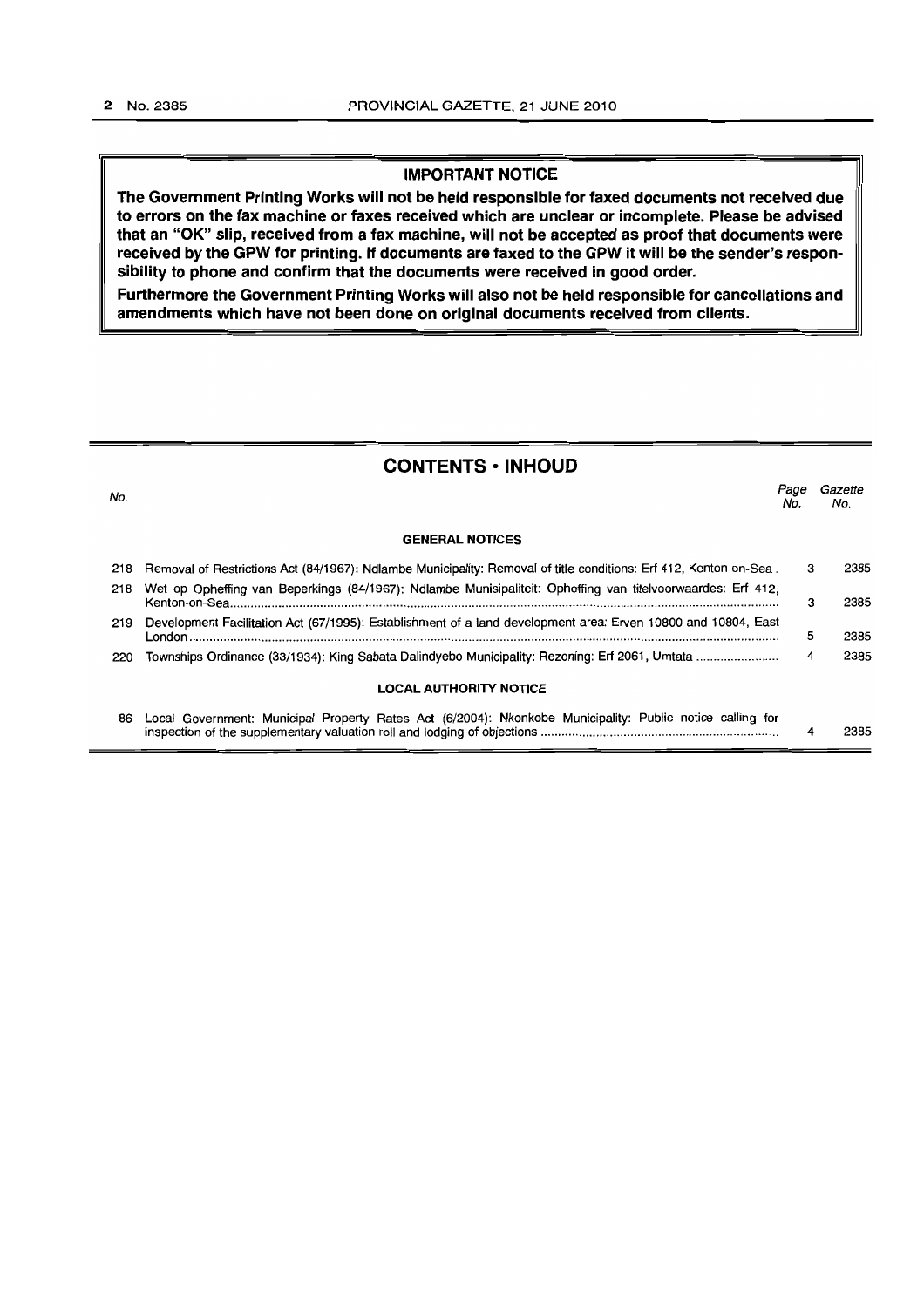# GENERAL NOTICES

## No. 218

#### NDLAMBE MUNICIPALITY

#### PORT ALFRED

REMOVAL OF RESTRICTIONS ACT, 1976: APPLICATION FOR REMOVAL OF RESTRICTIVE TITLE CONDITIONS: ERF 412, 84 WESTBOURNE ROAD, KENTON-ON-SEA AND DEPARTURE FOR THE RELAXATION OF BUILDING LINES

LAND USE PLANNING ORDINANCE 15 OF 1985

#### ERF 412, KENTON-ON-SEA

Notice is hereby given in terms of section 3 (6) of the Removal of Restrictions Act (Act 84 of 1967), that an application has been received from the undermentioned applicant and is open for inspection at the Department of Local Government. Housing and Traditional Affairs. Tyamzashe Building, 4th Floor, Room 4178, Bhisho, 5606, and at the offices of Ndlambe Municipality, Civic Centre, Causeway, Port Alfred, 6170.

Applicant: M E H Suiter and Son on behalf of Ms Grainne Formby, the owner of Erf 412, 84 Westbourne Road, Kenton-on-Sea, 6191.

Nature of application: Removal of title conditions in the Deed of Transfer No. T004663/09: Clause C4, applicable to Erf 412, Kenton-on-Sea, 6191, to permit the encroachment on the street building line and the one (1) lateral building line in order to erect a double garage.

Closing date for objections: 16 July 2010.

Objections if any, must be in writing with full reasons, and addressed to Department of Local Government and Traditional Affairs, P/Bag X0054, Bhisho, 5605, and the Municipal Manager. Ndlambe Municipality, POBox 13, Port Alfred, 6170, to reach them before or on the closing date.

#### R DUMEZWENI, Municipal Manager

Notice Number: 86/2010 8 June 2010 (Ref: KS/412)

#### NDLAMBE MUNISIPALITEIT

. **- .** 

#### PORT ALFRED

## WET OP OPHEFFING VAN BEPERKINGS, 1967 (WET 84 VAN 1967): EN DIE AFWYKING IN DIE TITELAKTE: ERF 412, 84 WESTBOURNE ROAD, KENTON-ON-SEA, 6191, EN 'N AANSOEK VIR AFWYKING VIR VERSLAPPING VAN BOULYNE

ARTIKEL 15 VAN DIE ORDONNANSIE 15 VAN 1985

#### ERF 412, KENTON-ON·SEA

Kennis geskied hiermee, ingevolge die bepalings van artikel 3 (6) van die Wet op Opheffing van Beperkings, 1967 (Wet 84 van 1967), dat die onderstaande aansoek ontvang is en ter insae Ie by die kantoor van die Departement Plaaslike Owerheid, Behuising en Tradisionele Sake, Tyamsashe Gebou, 4de Vloer, Kamer 1478. Bhisho, 5605, asook in die kantoor van die Munisipale Bestuurder, Ndlambe Munisipaliteit. Gedenksaal, Causeway. Port Alfred. 6170.

Aansoeker: S E H Suiter & Son namens Mv Grainne Formby, die eienaar van Erf 412, 84 Westbourne Road, Kenton-on-Sea. 6191.

Aard van aansoek: Die opheffing van die volgende voorwaarde van Titelakte No. T004663/09: Voorwaarde C4. toepaslik op Erf 412, Kenton-an-Sea, 6191, vir die verslapping van die straat boulyn en die sy boulyn om 'n motorhawer te bou.

Sluitingsdatum vir beswaar: 16 Julie 2010.

Besware, indien enige. moet in skrif met volle redes, gerig word aan die Departement Plaaslike Owerheid, Behuislng en Tradisionele Sake, P/sak X0054, Bhisho, 5605, en die Munisipale Bestuurder, Ndlambe Munisipaliteit, Posbus 13, PortAlfred, 6170, om op of nie later as die sluitingsdatum te beryk.

#### R DUMEZWENI, Munislpale Bestuurder

Kennisgewingnommer: 86/2010 8 Junie 2010 (Verw: KS/412)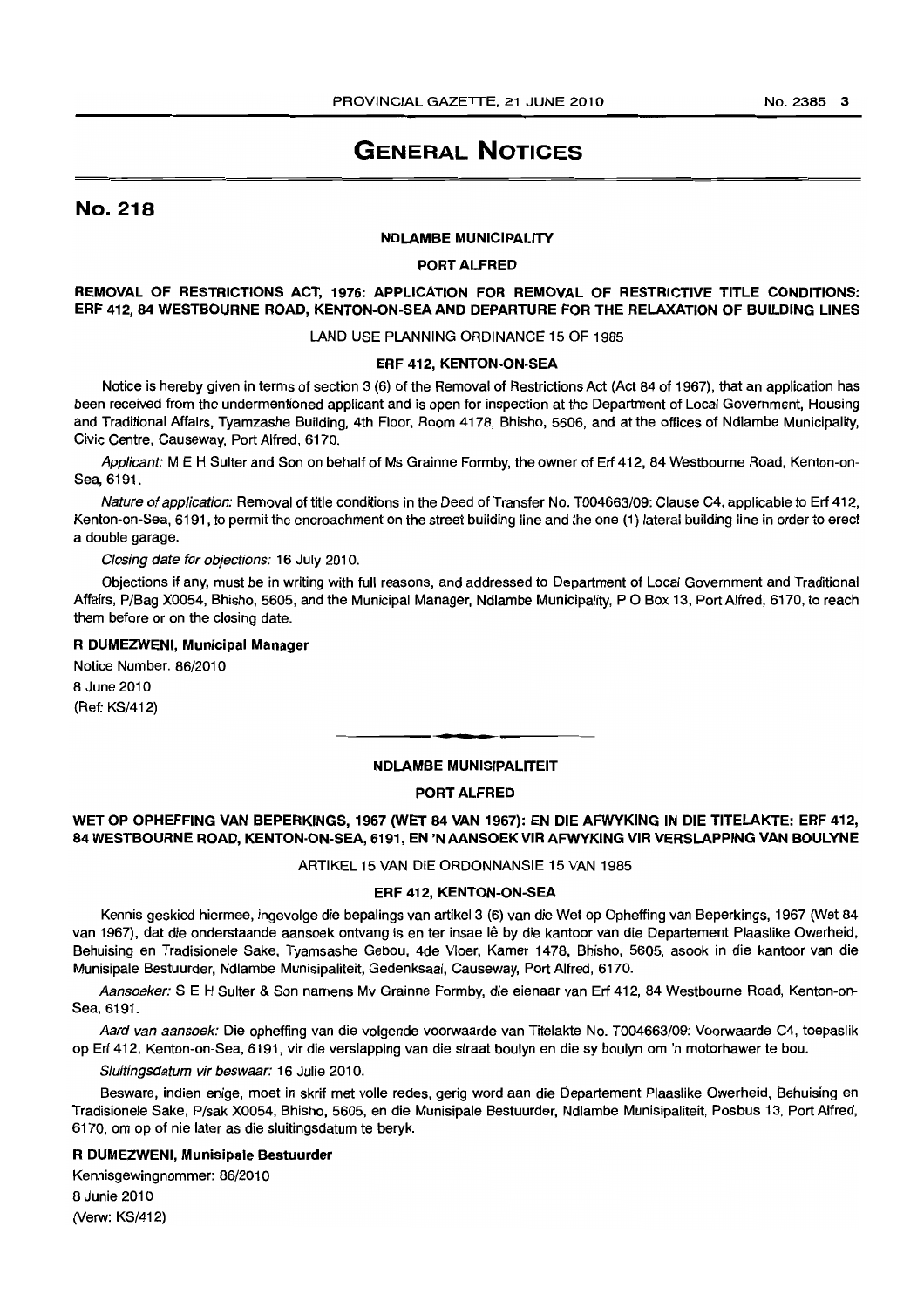## No. 220

#### KING SABATA DALINDYEBO MUNICIPALITY

(NOTICE No. 13 OF 2010)

#### APPLICATION FOR REZONING OF ERF 2061, UMTATA, FROM GENERAL RESIDENTIAL 1 TO GENERAL BUSINESS 2

King Sabata Dalindyebo Local Municipality intends to apply to the MEC for Housing Local Government and Traditional Affairs in terms of section 35 of Townships Ordinance No. 33 of 1934 for the rezoning of Erf 2061, Umtata, from General Residential 1 to General Business 2.

The application and supporting documentation is available for inspection at King Sabata Dalindyebo Municipality, Office 217A, Munitata Building, Sutherland Street. Contact Mr. M. Merry on (047) 501-4021, or Ms N. Zwane on (047) 501-4063, during office hours.

Objections may be lodged in writing with the Municipal Manager, within twenty one (21) days from the date of publication.

#### M. M. P. TOM, Municipal Manager

## **•**  KING SABATA DALINDYEBO MUNICIPALITY

(lSAZISO SE 13 SIKA2010)

#### ULUNCWADI OLUXANAZILEYO MAYELANA NOKUTSHINTSWA KWESIZA ESINGU 2061, UMTATA UKUSUSELWA KU **GENERAL RESIDENTIAL 1 KUYA KU GENERAL BUSINESS**

UMasipala we King Sabata Dalindyebo uceba ukufaka isicelo ku MEC wesebe la kwa Housing, Local Government & Traditional Affairs ngokwecandelo 35 bis (i) lomthetho u 33 ka 1934 sokutshintswa kwesiza esingu 2061, Umtata. Ukususela kwi indawo zo ku hlala jikelele ukuya kwiziko loku shishina.

Uluncwadi oluxanazileyo malunga nale nquleqhu luyakufumaneka ukuze luhlolwe kwi ofisi ka Masipala, Kwanombolo 217, Kwisakhiwo iMunitata, Kwistrato iSutherland, udibane no Mr. M. Merry ku (047) 501-4021, okanye uMs N. Zwane ku (047) 501-4063 ngamaxesha omsebenzi.

Izimvo ezinxamanye nalenkqubo zingabhalewa kule otisi kaMphathi kaMasipala kungaphelanga izintsuku ezingamashumi amabini ananye uksusukela kusuku lopapasho.

#### M. M. P. TOM, Umphathi ka Masipala

## No. 86

#### NKONKOBE MUNICIPALITY

## PUBLIC NOTICE CALLING FOR INSPECTION OF THE SUPPLEMENTARY VALUATION ROLL AND LODGING OF OBJECTIONS

Notice is hereby given in terms of section 49 (1) (a) (i) read together with section 78 (2) of the Local Government: Municipal Property Rates, Act, 2004 (Act 6 of 2004) and herein after referred to as the "Acf', that the Supplementary Valuation Roll is open for public inspection at all the offices of the Nkonkobe Municipality from 11 June 2010 to 23 July 2010.

An invitation is hereby made in terms of section 49 (1) (a) (ii) of the Act that any owner of property or other person who so desires should lodge an objection with the Municipal Manager in the prescribed manner in respect of any matter reflected in, or omitted from, the valuation roll within the above-mentioned period.

Attention is specifically drawn to the fact that in terms of section 50 (2) of the Act, an objection must be in relation to a specific individual property and not against the valuation roll as such.

Forms for the lodging of an objection are available at the following address: Municipal Office: 8 Somerset Street, Fort Beaufort, and also available at all satellite offices.

The complete prescribed objection forms must be returned to the same address as above.

For any enquiries please contact Elfranco Britz at (046) 645-7437 or HCB Property Valuations at 0861422669.

#### K.C. MANEU, Municipal Manager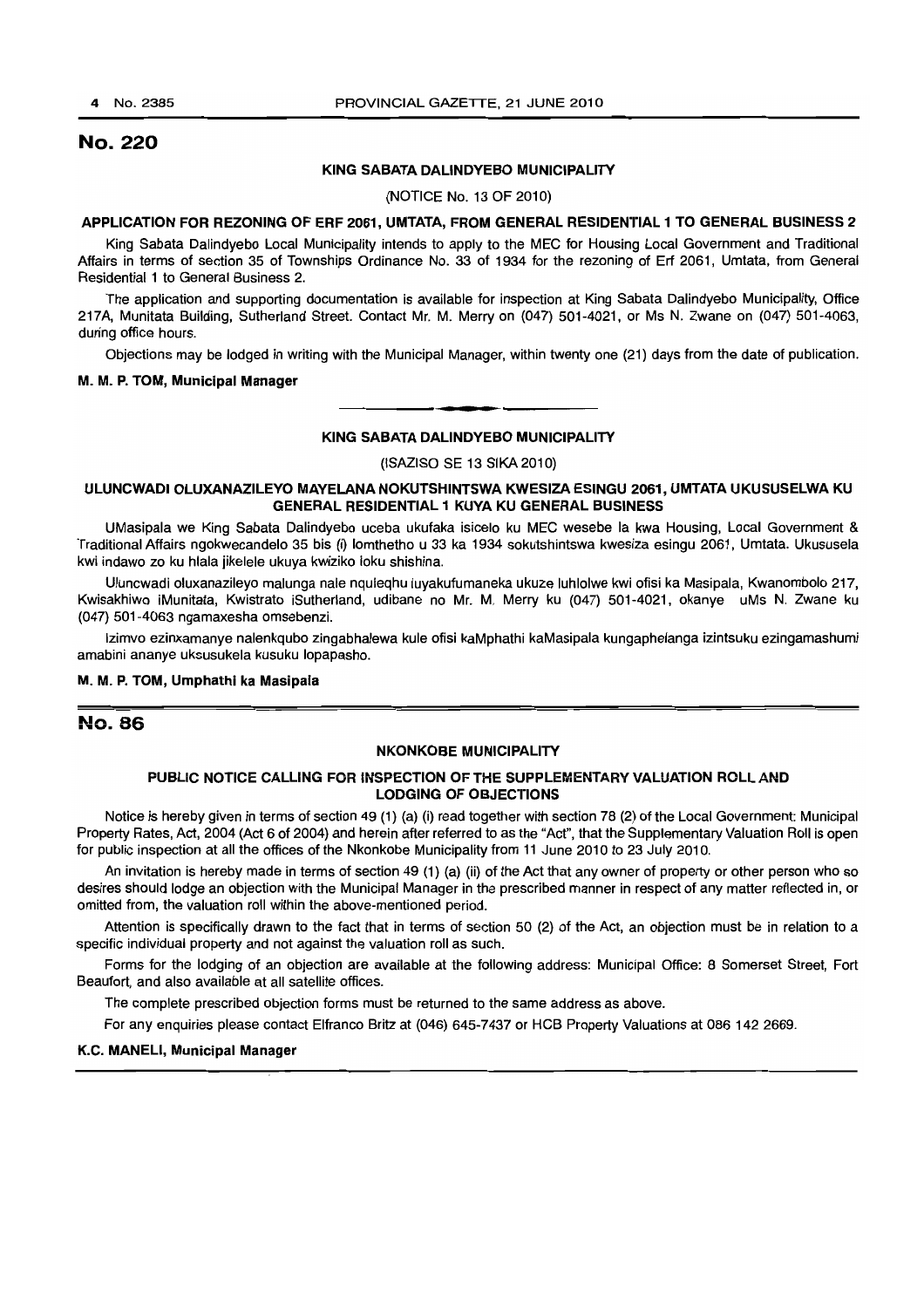## No. 219

## NOTICE IN TERMS OF REGULATION 21(10) OF THE REGULATIONS UNDER THE DEVELOPMENT FACILITATION ACT, 67 OF 1995 CASE NUMBER DT (EC) 009/2010

Notice is hereby given that SETPLAN acting on behalf of GAVIN MORKEL STEWART has lodged an application in terms of the Development Facilitation Act for the establishment of a land development area on **ERVEN 10800 AND 10804 EAST** LONDON, Province of the Eastern Cape.

The application consists of the following:

- The subdivision of Erf 10800, East London, the consolidation of the subdivided portion with Erf 10804, East London and the removal of restrictive conditions.
- The suspension in terms of Section 33(2) of the DFA, of certain sections of the Land Use Planning Ordinance, 15 of 1985 as far as the approval process only is concerned, as the Buffalo City Zoning Scheme Regulations contained in P.N. No 152 of 23 May 2008 must still apply to the land development area

The relevant plan(s), document(s) and information are available for inspection at the Department of local Government & Traditional Affairs, Room 4186, Fourth Floor, Tyamzashe Building, BHISHO for a period of 14 days from 21 June 2010.

The application will be considered at a TRIBUNAL HEARING to be held at the Second Floor Boardroom, Department of local Government and Traditional Affairs, Tyamzashe Building, BHISHO on 23 September 2010 at 10h00 and the PRE-HEARING conference will be held at the Second Floor Boardroom, Department of local Government and Traditional Affairs, Tyamzashe Building, BHISHO on 26 August 2010 at 10hOO.

Any person having an interest in the application should please note that:

- 1. You may, within a period of 14 days from the date of the publication of this notice, provide the Designated Officer with your written objections or representations; or
- 2. If your comments constitute an opjection to any aspect of the land development application, you must appear in person or through a representative before the Tribunal on the date mentioned above.

Any written objection or representation must be delivered to the Designated Officer at the Department of Housing, Local Government and Traditional Affairs, Room 4186, Fourth Floor, Tyamzashe Building, BHISHO.

You may contact Mr M.M. Mona on telephone no. 0406095465 or Fax No. 040609 5198 if you have any queries concerning the application. LAND DEVELOPMENT APPLICANT: SETPLAN, EAST LONDON TEL: 043 - 7433883, FAX: 043 - 7437374.